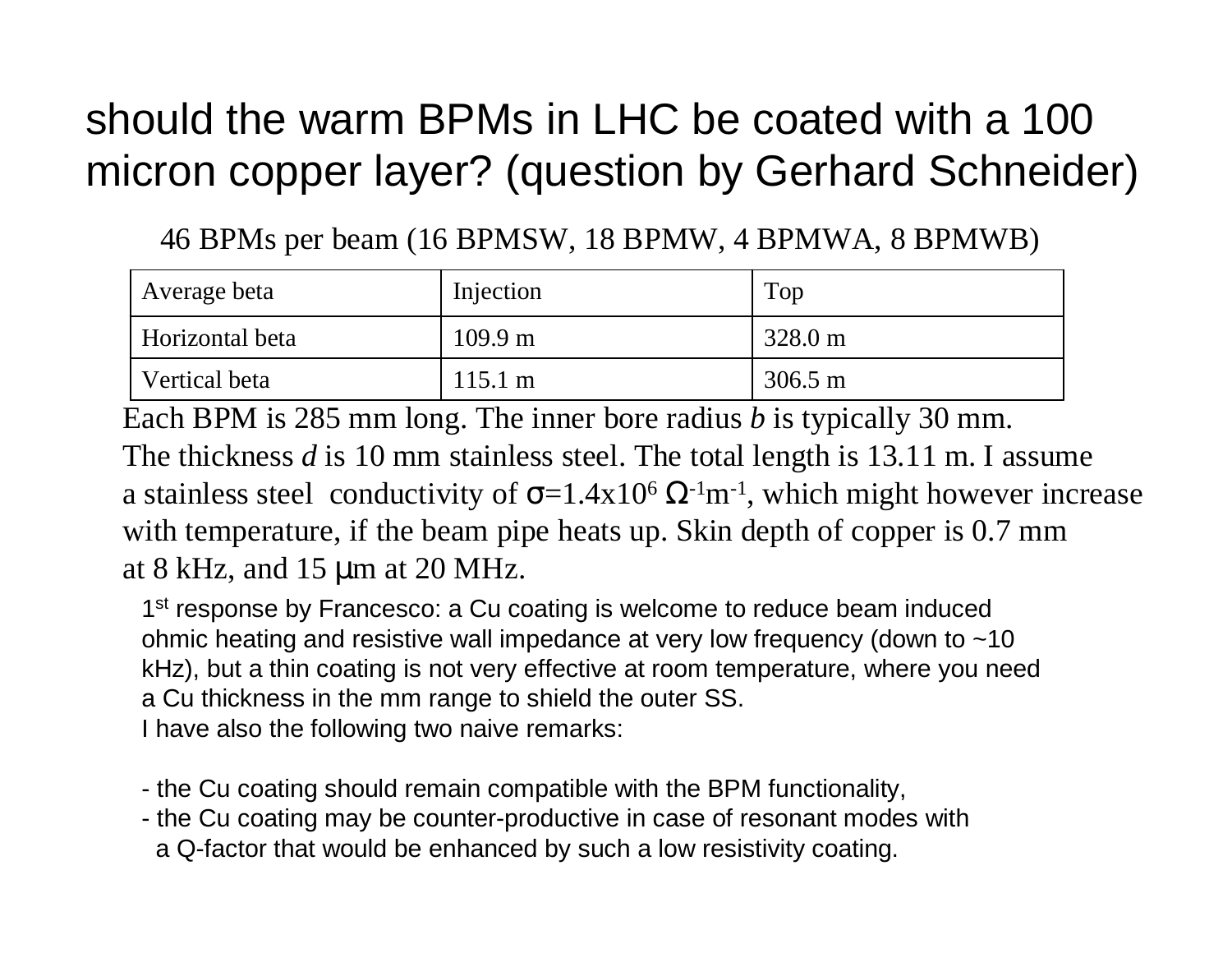### resistive wall impedance

$$
\frac{Z_{l}}{l} = \frac{1 - i \operatorname{sgn}(\omega)}{2\pi b} \sqrt{\frac{|\omega| \rho Z_{0}}{2c}}
$$

$$
\frac{Z_t}{l} = -\frac{2c}{\omega b^2} \frac{Z_l}{l} \frac{i\omega L}{2\pi} \frac{1}{\frac{Z_l}{l} - i \frac{\omega L}{2\pi}}
$$

CERN formula (L. Vos, E. Metral)

inductive bypass only active in the transverse plane; derivation unclear, independent of chamber thickness

$$
\frac{Z_t}{l} = -i \frac{Z_0}{\pi b^2} \frac{1 + \frac{1}{\lambda_1 b} \tanh(\lambda_1 d)}{2 + \left(\frac{1}{\lambda_1 b} + \lambda_1 b\right) \tanh(\lambda_1 d)}
$$

$$
\lambda_1 = (1 - i \operatorname{sgn}(\omega)) \sqrt{\frac{\mu_0 \sigma | \omega|}{2}}
$$

FNAL formula (Burov, Lebedev)

solution of Maxwell's equation; chamber thickness enters; Burov/Lebedev's result agrees with formula in Zotter/Kheifets' book in some cases and extends it in many others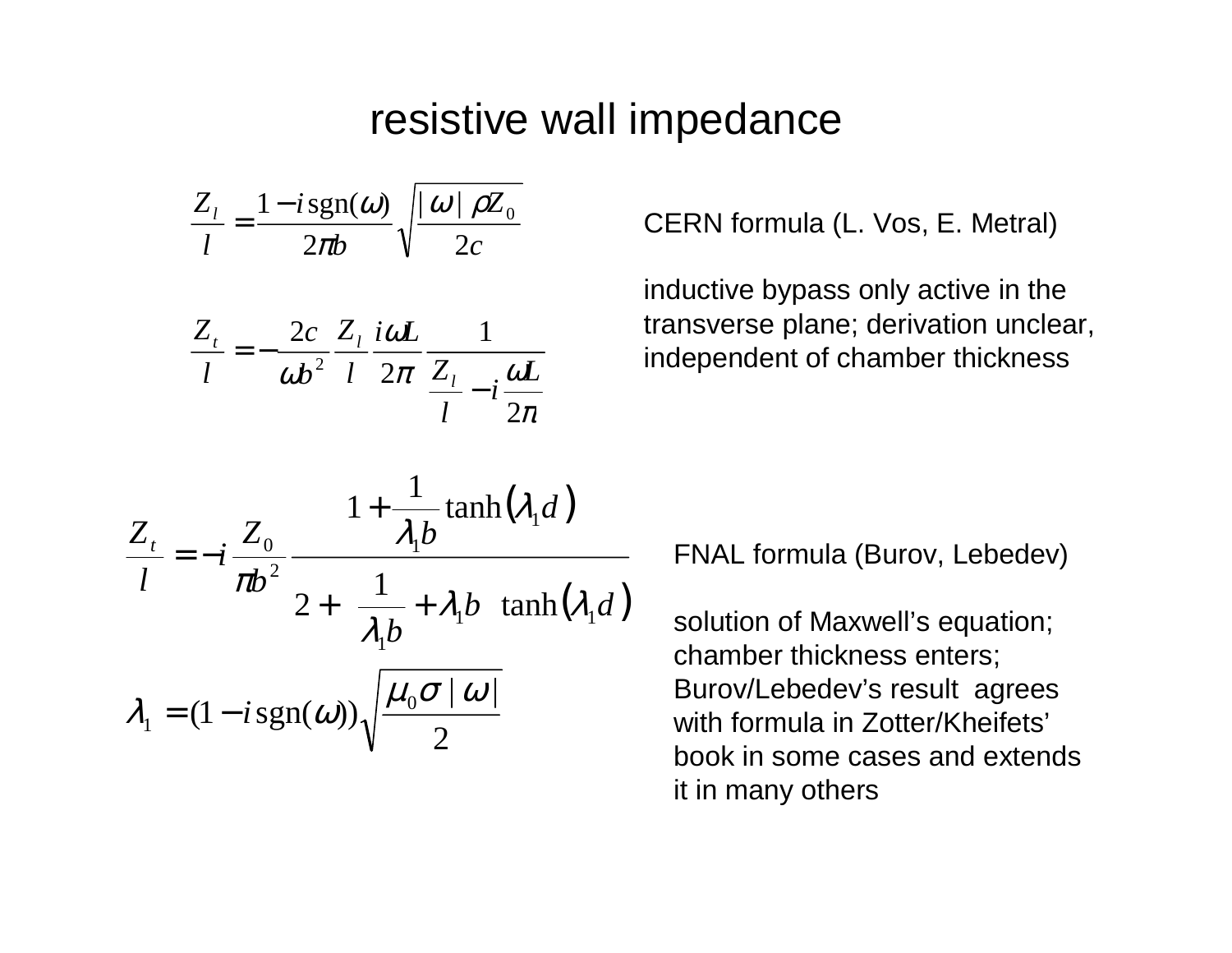Burov and Lebedev also give a result for 2-layer chamber, where inner layer, e.g., d=100 micron copper, is surrounded by another material, e.g., by an infinite amount of stainless steel

$$
\frac{Z_t}{l} = -i \frac{Z_0}{\pi b^2} \frac{1 + \frac{\lambda_2}{\lambda_1} \tanh(\lambda_1 d)}{1 + \lambda_2 b + \left(\frac{\lambda_2}{\lambda_1} + \lambda_1 b\right) \tanh(\lambda_1 d)}
$$

$$
\lambda_{1,2} = (1 - i \operatorname{sgn}(\omega)) \sqrt{\frac{\mu_0 \sigma_{1,2} | \omega|}{2}}
$$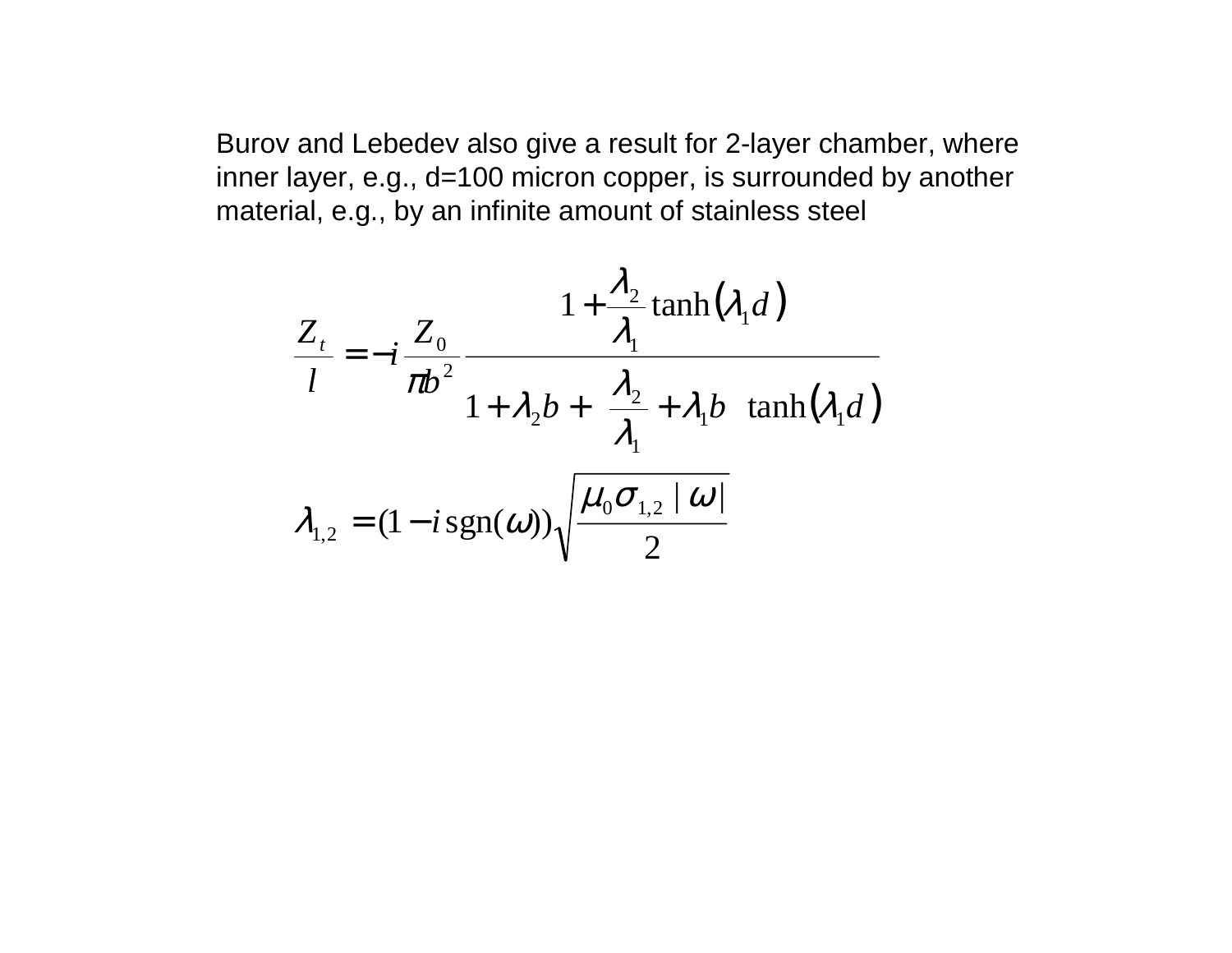Normalize the beta function to 70 m. Use definition of the transverse effective impedance of LHC Design Report. Effective longitudinal transverse impedance is obtained by integration over the bunch spectrum.

| uncoated                                                                                                                      |                                                                 |                                                          |         |
|-------------------------------------------------------------------------------------------------------------------------------|-----------------------------------------------------------------|----------------------------------------------------------|---------|
| $(Zlong/n)$ eff $(\Omega)$                                                                                                    | Zeff [8 kHz] $(M\Omega/m)$                                      | Zeff [20 MHz] (M $\Omega$ /m)                            | L. Vos  |
| $0.0016$ (injection)<br>$0.028 - 0.056$ i (injection)<br>$0.079 - 0.159$ i (top energy)<br>$0.0011$ (top)<br>r 210 dittaranca |                                                                 | $0.001 - 0.001$ i (injection)<br>$0.004 - 0.004$ i (top) |         |
| $(Z\text{long/n})\text{eff}(\Omega)$                                                                                          | Zeff [8 kHz] $(M\Omega/m)$                                      | Zeff [20 MHz] $(M\Omega/m)$                              | Burov/  |
| $0.00038$ (injection)<br>$0.00025$ (top)                                                                                      | $0.183 - 0.220$ i (injection)<br>$0.517 - 0.621$ I (top energy) | $0.004 - 0.004$ i (injection)<br>$0.013 - 0.013$ i (top) | Lebedev |

#### **total impedance from design report (sign problem)**

| $\mid$ (Zlong/n)eff ( $\Omega$ ) | Zeff [8 kHz] (MΩ/m)     | Zeff [20 MHz] $(M\Omega/m)$ |
|----------------------------------|-------------------------|-----------------------------|
| $\mid 0.070 \mid$                | $-45-22$ i (injection)  | $\sim$ -3-9 i (injection)   |
| $\mid 0.076$                     | $-91-24$ i (top energy) | $\frac{1}{2}$ -5-5 i (top)  |

for longit. impedance I assumed the standard resistive-wall relation  $Z_{\parallel}$ = $Z_{\rm t}$  (ω b $^{2}/(2\;{\rm c})$ . Resistive-wall contribution from the BPMs is less than 1% of the total.

for a coated chamber (σ=5.9x10<sup>7</sup> Ω<sup>-1</sup>m<sup>-1</sup>) I find from Burov/Lebedev

| $(Z\text{long/n})\text{eff}(\Omega)$ | Zeff [8 kHz] (MΩ/m)            | Zeff [20 MHz] $(M\Omega/m)$                   |
|--------------------------------------|--------------------------------|-----------------------------------------------|
| $\mid 0.000034$ (injection)          | $(0.258+0.288 i (injection))$  | $\vert 0.001 - 0.001 \iota (injection) \vert$ |
| $0.000028$ (top)                     | $0.728 + 0.813$ i (top energy) | $0.002 - 0.002$ i (top)                       |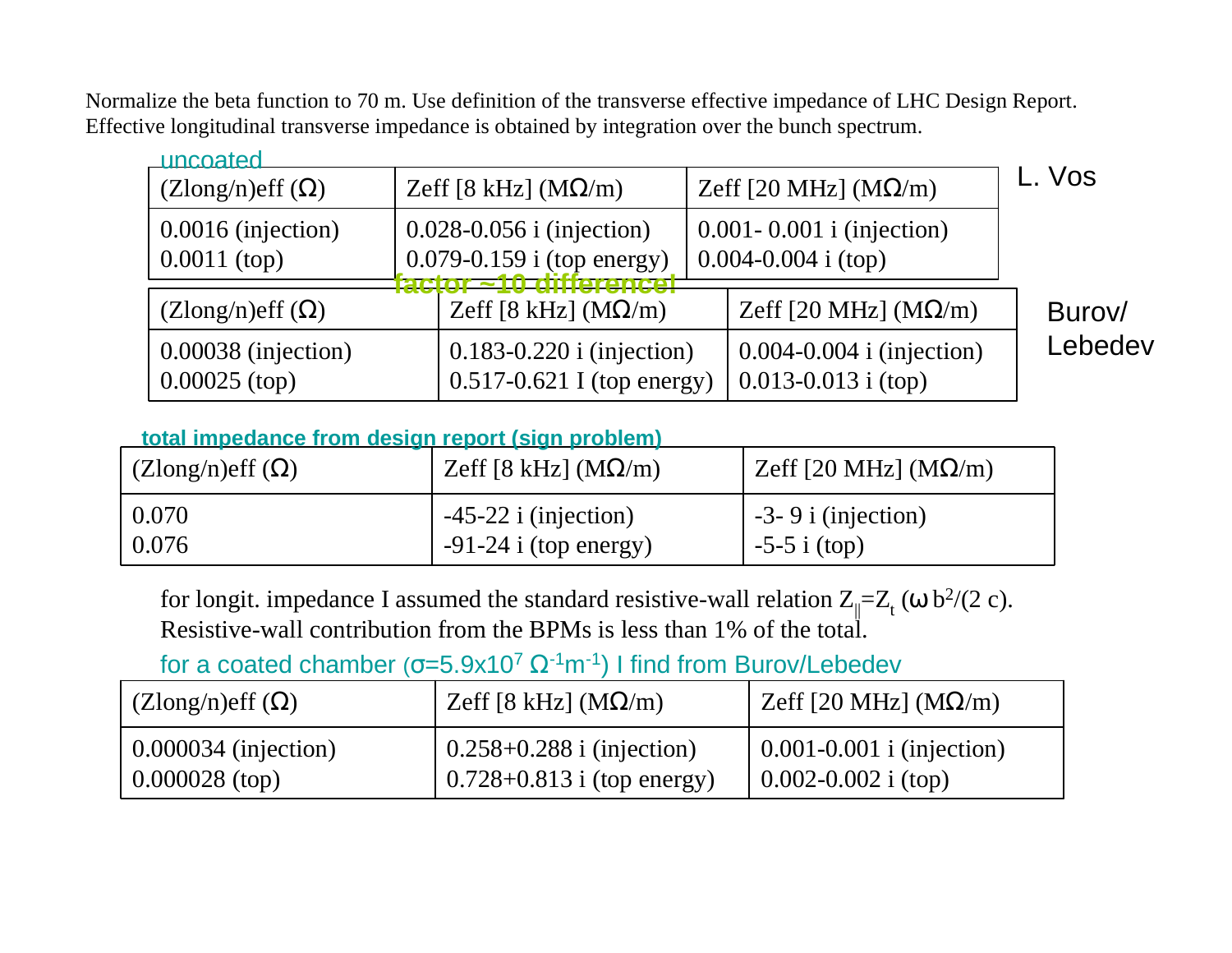## conclusion on BPMs

- different formulae give results that differ by a factor 10
- even in the worst case the total impedance for the uncoated BPMs is 1% or less of the total LHC impedance
- Fritz tells me that none of the formulae can be trusted since the real problem is 3-dimensional
- he recommends calculation with HFSS
- nevertheless "2-dim." estimates should give an upper bound at ~kHz frequencies
- my tentative conclusion is that no coating would be needed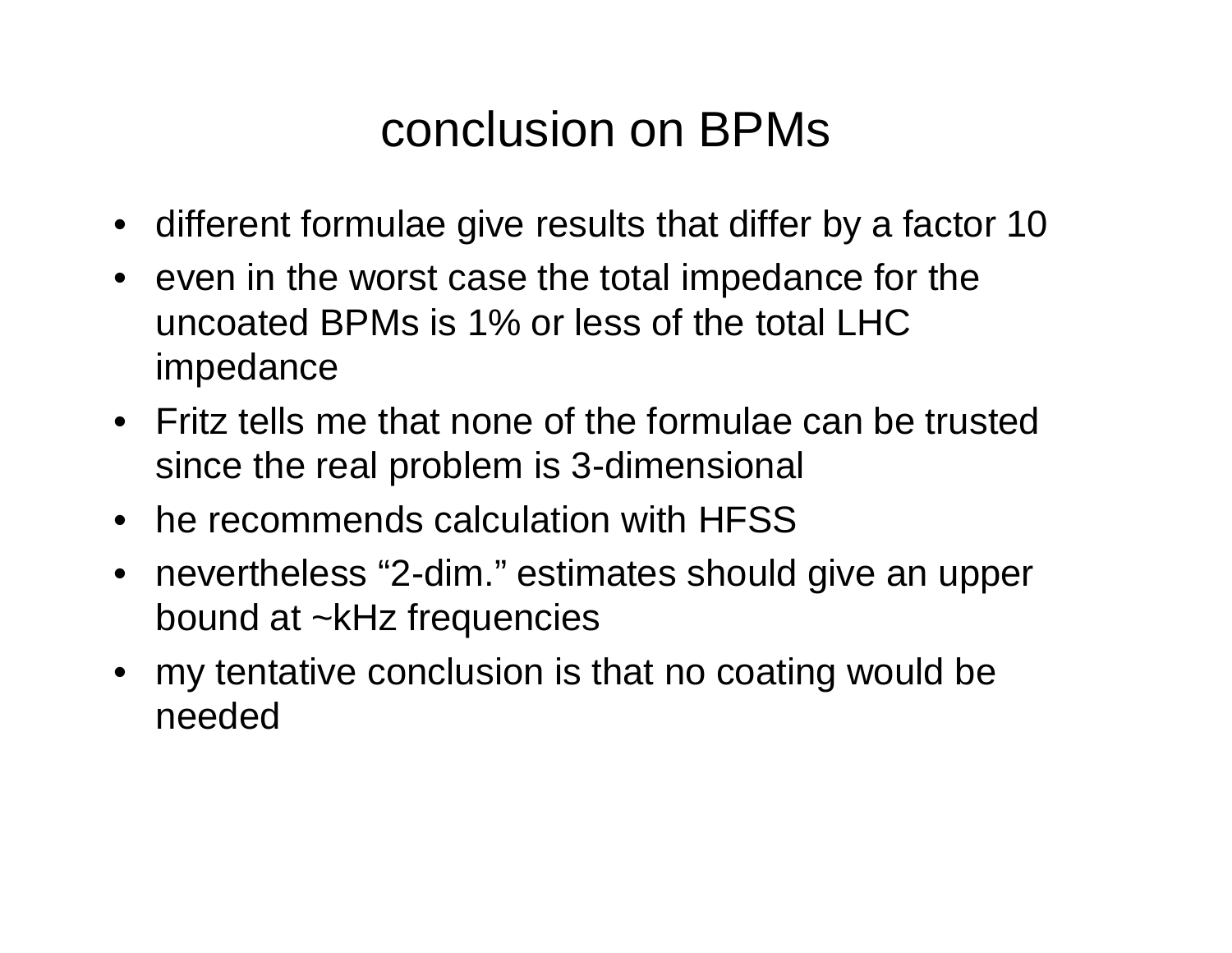### Touschek module in MADX C. Milardi, F. Schmidt, F. Zimmermann

- implemented general formula from Piwinski (Chao-Tigner handbook)
- implementation facilitated by similarities with IBS module
- new module will give growth rate for each beamline element
- bunch length and energy spread are at the moment frozen around the ring (not a good approximation for strong rf focusing at DAFNE2)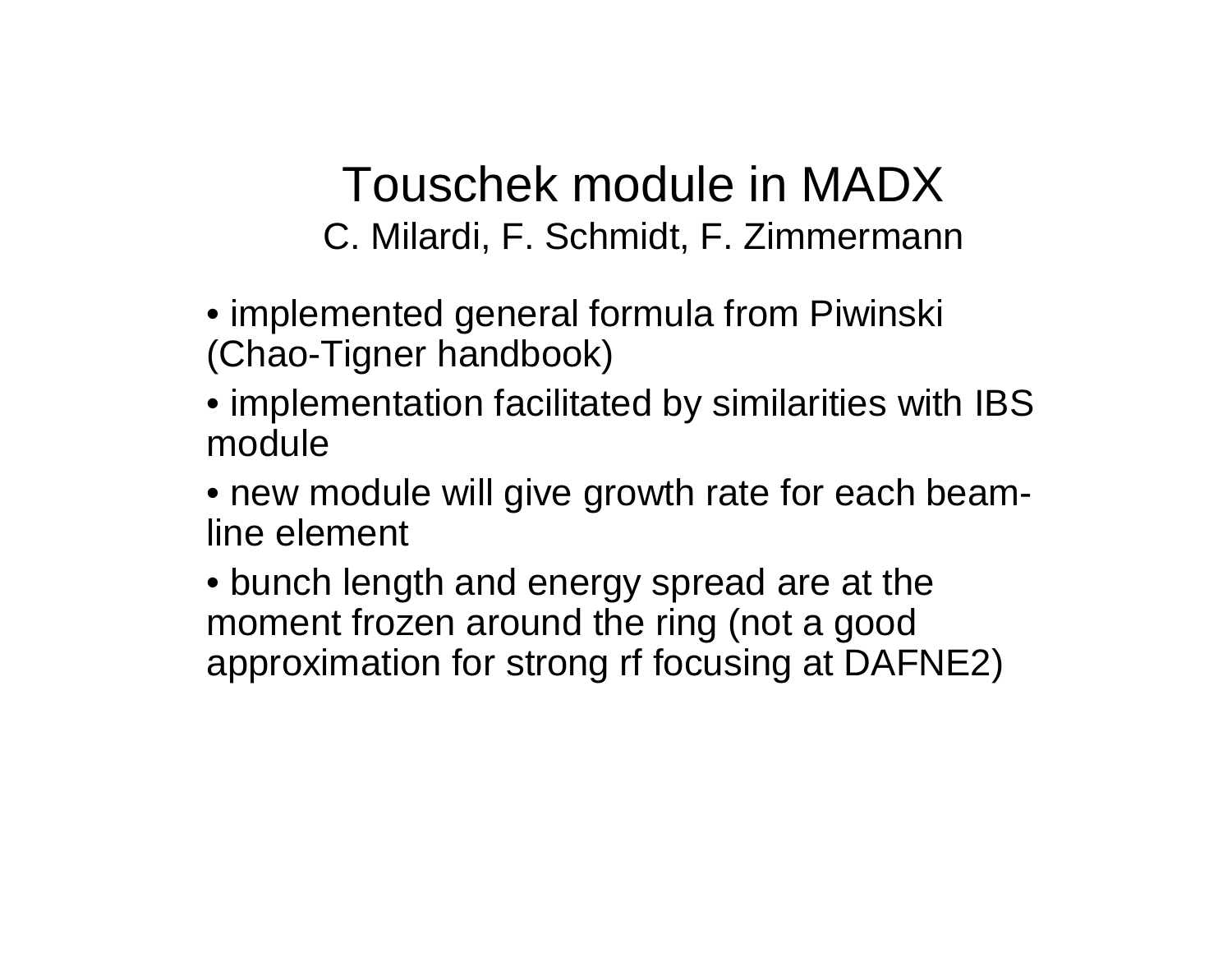### latest e-cloud predictions for LHC: heat load vs delta\_max for nominal bunch population at injection and top energy

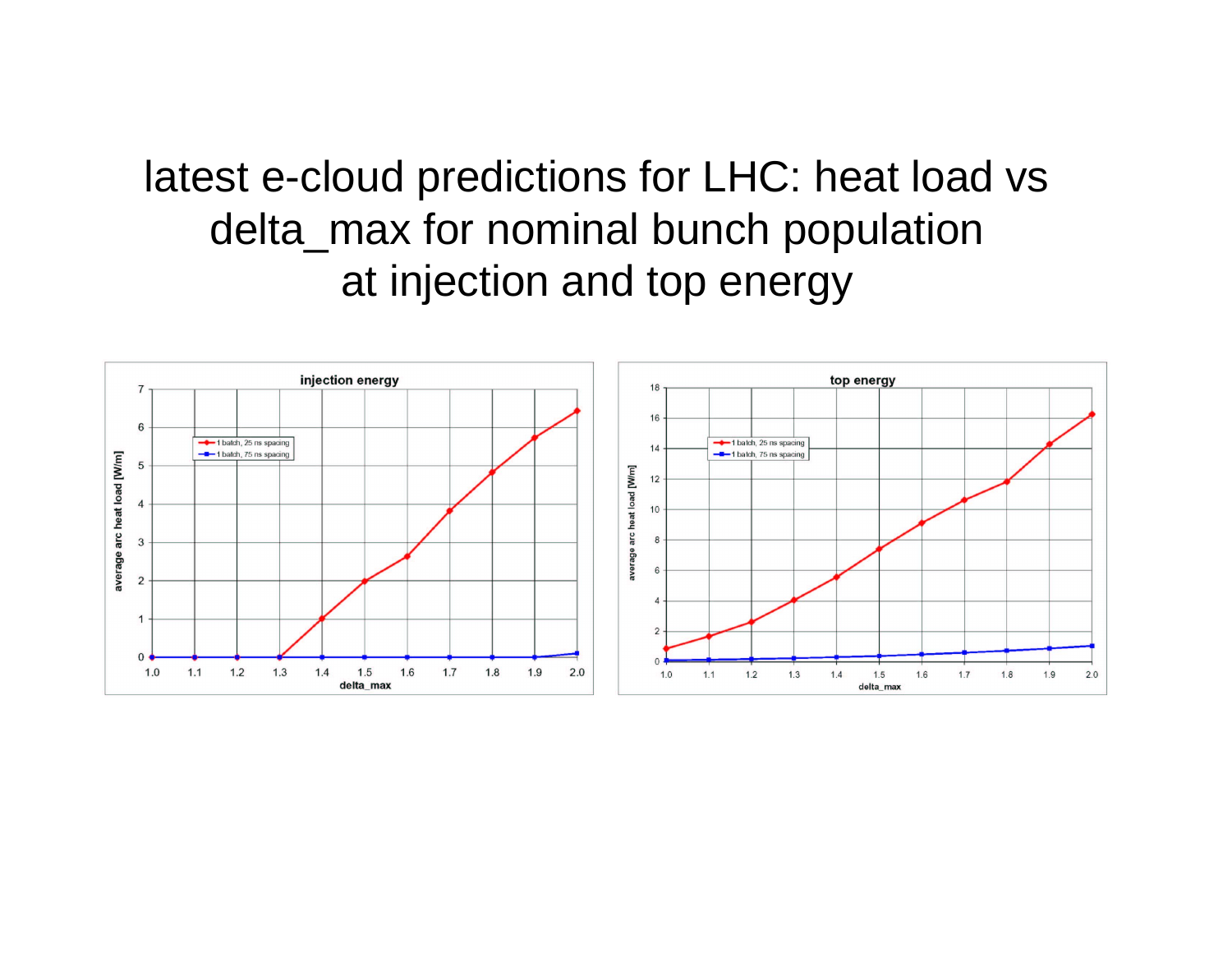# e-cloud in DAFNE

- news from Mikhail Zobov:
- • Last year DAFNE was substantially changed: modified wigglers, two new interaction regions, some optics modifications etc. Now we can observe a strong horizontal instability which have many features that can be attributed to e-cloud:
- 1) amplitude of horizontal oscillations grows along the train;
- 2) the betatron line is splitted in several lines...
- • On the other hand, the same behaviour is observed for the e- ring, but at much higher currents and thresholds. But in case of e-ring, it can be due to the horizontal ion instability like that at KEKB.
- Yet another observation different tune shifts versus multibunch currents in e- and e+ rings. It seems that in the e+ring there is some additional positive tune shift in both transverse planes...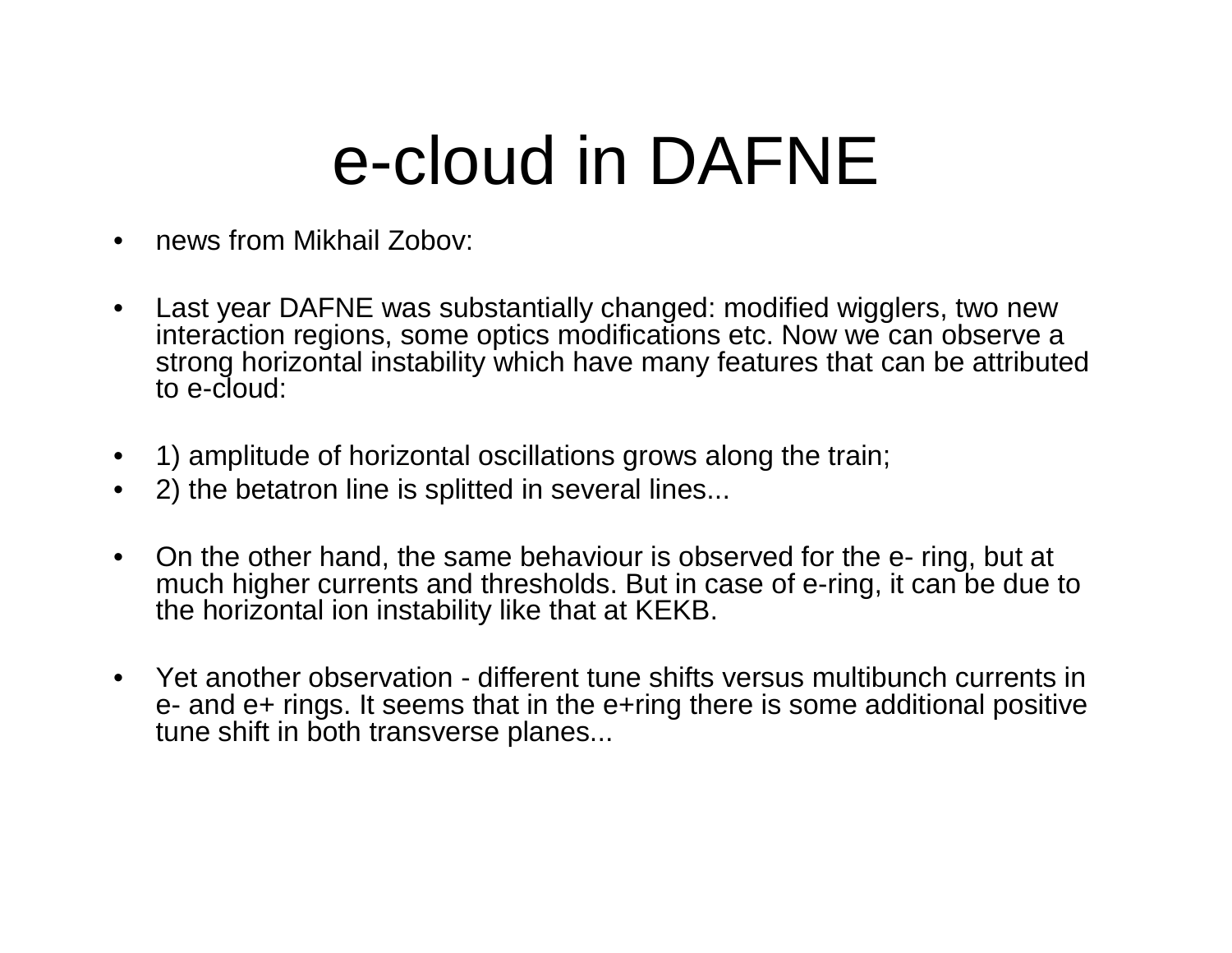### Mikhail's news cont'd

1. Now we have a possibility to measure betatron amplitudes turn-by-turn on the bunch-bybunch basis. What you can see is grow-damp measurements: for a very short time we switched off the transverse feedback and look at the amplitudes. In the shown example there were 90 bunches + 30 bunch gap.

2. Tune shift measurements were performed in single bunch and multibunch regimes in October 2002 (for DEAR experiment) and in January 2004 (for FINUDA experiment). Summarizing:

a) Single bunch -- tunes shift is negligible for both rings;

b) Multibunch -- tune shifts have opposite sign slopes and can be calculated analytically for ering (strong asymmetry due to wiggler vacuum chamber)

c) In the e+ ring -- the vertical tune shift is almost zero, but the horizontal one is positive and by a factor of 2 higher with respect to the e-ring (Oct. 2002) and almost by a factor of 4 higher now (January). Respectively, the instability threshold is by a factor of 2 lower now.

Cure: certainly, beam-beam. Yet another strange thing - the instability threshold grows from 500 mA to 1A by changind the RF frequence by -10 kHz (dispersive orbit?, impedance? Energy?) (the orbit changes by 3 mm at maximum inside the wiggler vacuum chambers having sizes 13 x 2 cm. No (slight) tune changes, no chromaticity changes. No nonlinearity changes - we have measured the decoherence at different RF frequencies).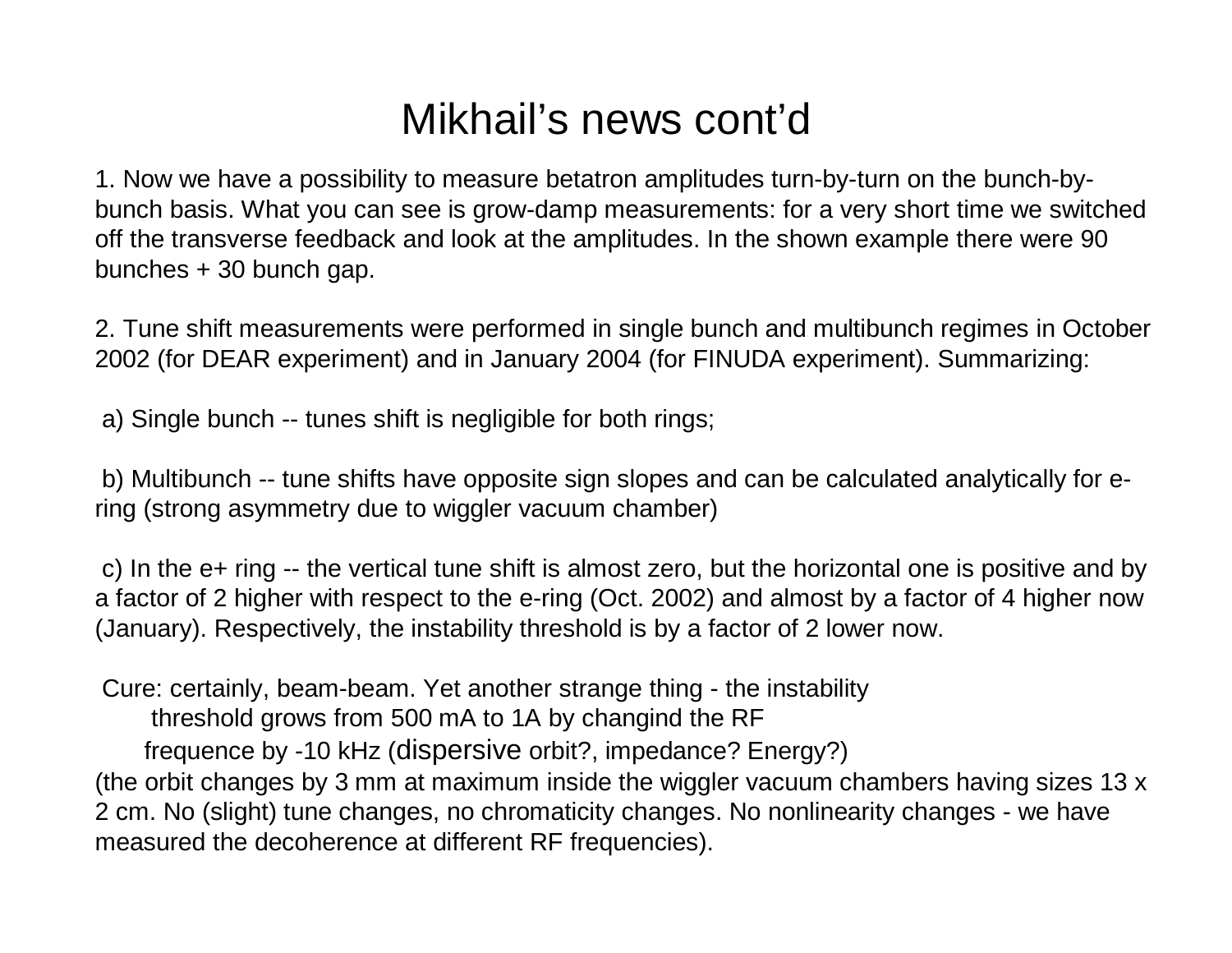### 90 consecutive bunches + 20 bucket gap

Bunches 25, 50, 70, 90 Bunches at the train end:75, 80, 85,90

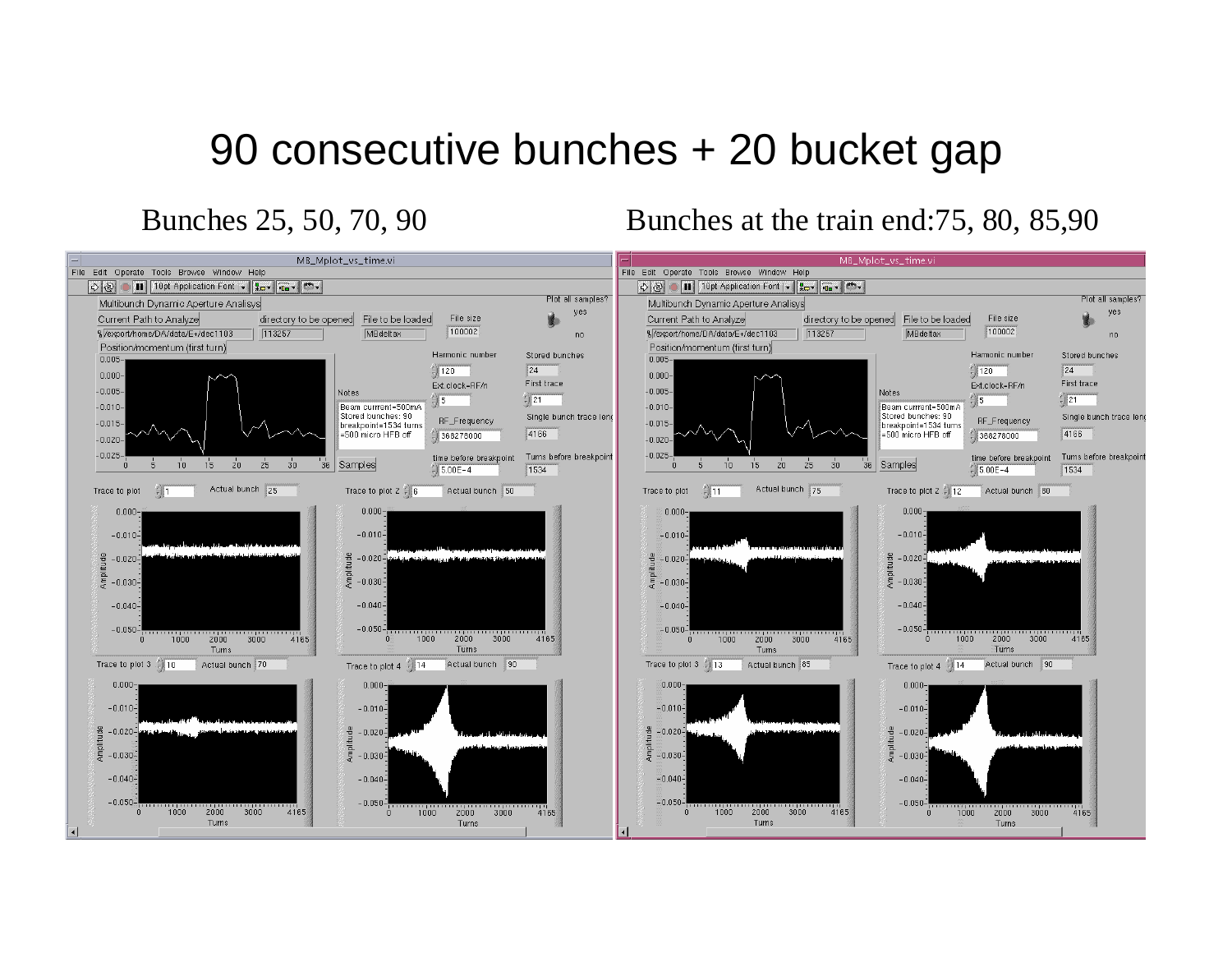# Tune Shifts of Bunch Trains due to Resistive Walls without Circular **Symmetry**